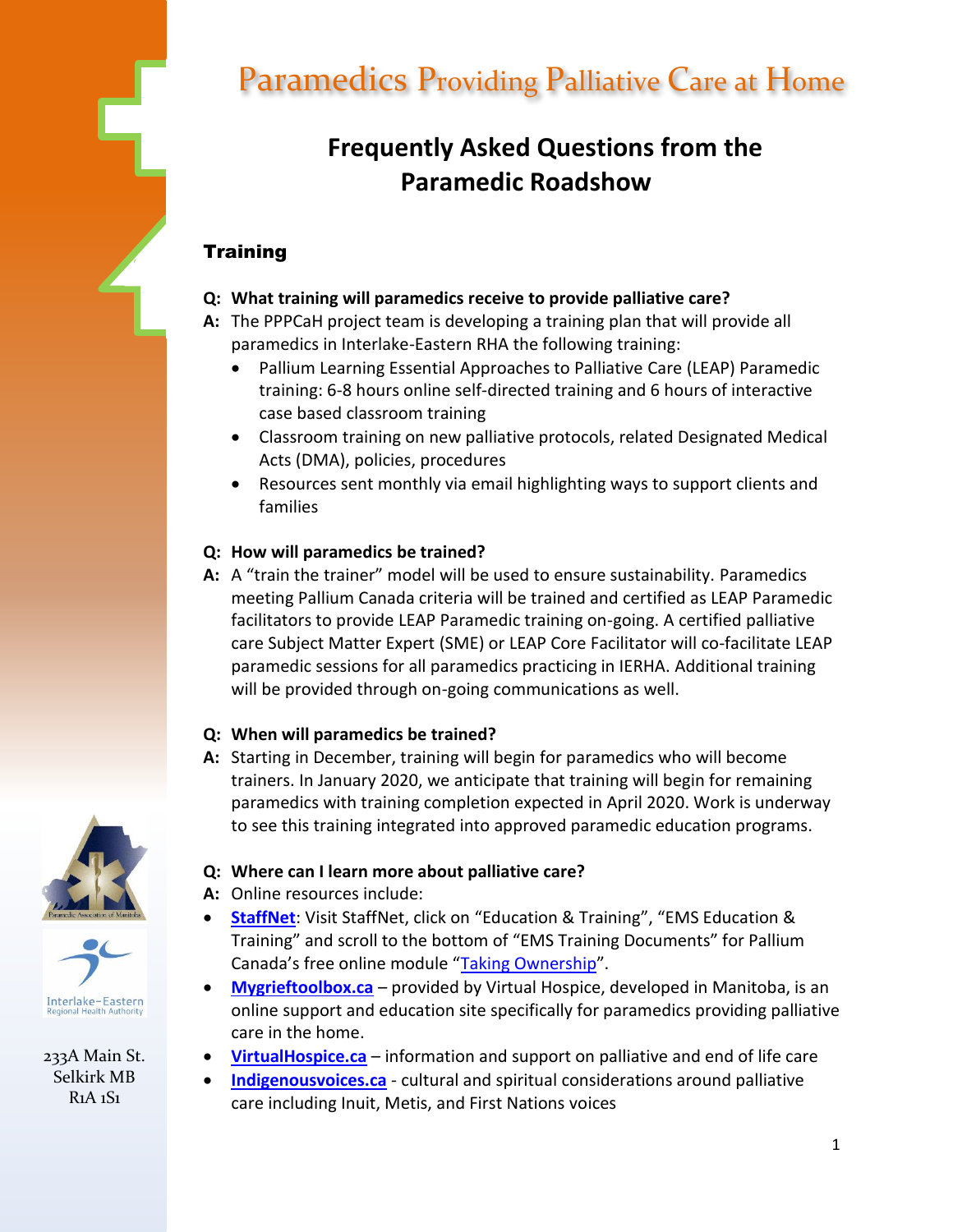## Operational – palliative care

- **Q: Sometimes we cannot locate an advanced care plan or health care directive in the home – how are we to know what to do?**
- **A:** A goal of the project is to identify opportunities to improve existing processes and documents and to educate patients, families, and care providers about the importance of ensuring that paperwork, including the nursing chart, is easy to locate and the information is up to date.

#### **Q: Will we have a debrief tool specific to post palliative care calls?**

- **A:** Debriefing processes currently being used will stand. You are encouraged to call your supervisor or OCS if it is recognized that additional resources are required for yourself or your peers. Consider accessing the Employee Assistance Program and online tools on like [Mygrieftoolbox.ca](https://grieftoolbox.ca/) for additional support.
- **Q: Sometimes a family/caregiver changes their mind about the level of care at last minute?**
- **A:** Education regarding conversations with family and caregivers, along with helpful tools will be provided to you so you can navigate these situations with confidence.
- **Q: When a palliative care patient dies at home, sometimes family members cannot get a hold of their chosen funeral home so they call ambulance. What do we do?**
- **A:** While rare, this may happen. We will respond to assist families through the process of connecting with alternative resources. Information will be provided to paramedics to assist with this.

#### **Q: What training and communications will families receive?**

- **A:** All Palliative patients registered on the Palliative care program within the IERHA will continue to receive information through the program, this will be enhanced with additional information from the project so we can manage family and client expectations.
- **Q: What if we are called to a palliative patient outside of the IERHA?**
- **A:** You would follow current protocols utilizing your increased knowledge to provide care and potential transport to the most appropriate facility.
- **Q: If I'm a PCP and can't treat the patient in accordance with their treatment plan because of the drugs involved, do I transport the patient or call for ALS?**
- **A:** If an ALS unit is required, it may be requested by dispatch, as per existing processes. If unavailable, transport may be required at the discretion of the patient and paramedics.





233A Main St. Selkirk MB R1A 1S1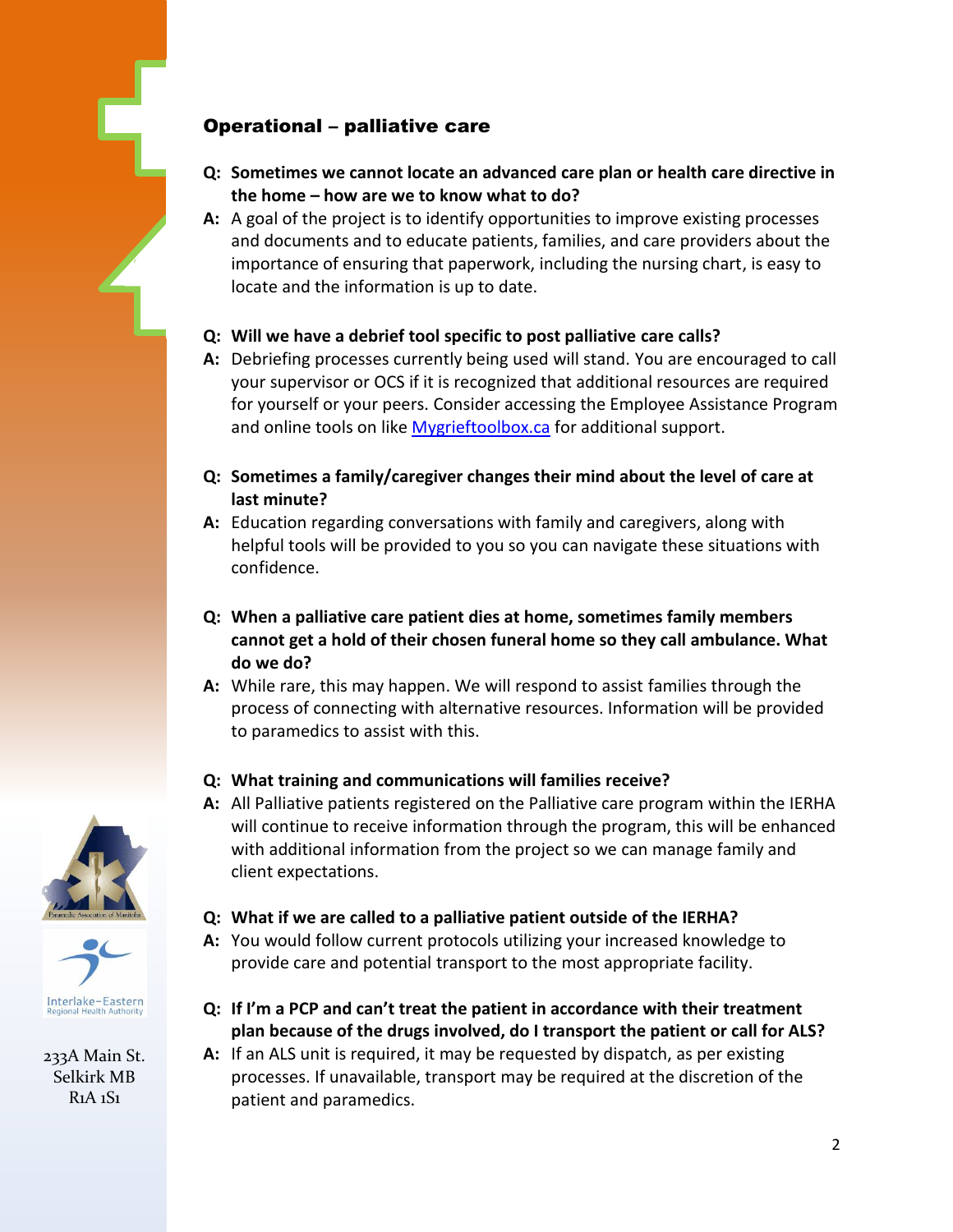

**A:** Not all palliative care calls require medication delivery for symptom management. Palliative education and protocols will prepare all levels of paramedics to provide care to palliative patients. Protocols will define what types of care are in the scope of work of different levels of paramedics.

## Operational – general

## **Q: Does this mean more calls for paramedics?**

**A:** It's not anticipated that the project will result in increased calls to paramedics. Paramedics are already responding to calls from palliative patients and families. This project will provide the information, education and protocols that paramedics require to let them provide care to palliative patients using a palliative approach. A goal of the project is to ensure paramedics are aware of a client's treatment plan and that they have the training and support to address clients' wishes and attend to families' needs.

## **Q: Does this expand paramedic scope of practice?**

**A:** This project does not seek to expand paramedic scope of practice. Palliative protocols are being developed within the existing paramedic scope of practice. Paramedic scope of work may be impacted within the approved paramedic scope of practice.

## **Q: Is this community paramedicine?**

**A:** No, this is not paramedicine. Paramedics will be dispatched in response to calls to 911 when a palliative patient or their family identifies a crisis as is done today. The project will provide you with more tools to provide care to clients registered with the palliative care program without transporting to a facility in response to calls to 911.





233A Main St. Selkirk MB R1A 1S1

## **Q: Can EMS carry ERIK for the family to complete if they don't have one?**

**A:** It is recommended that all ambulances carry ERIK to be left with individuals who are interested in having a kit. We are currently working towards procuring more kits to provide for the units. As well, working towards educating paramedics to the importance of the use of ERIK and how to encourage families to fill the provided forms out appropriately.

## **Q: Was the labor group engaged early on in the project?**

**A:** All stakeholders have been identified and communication has been ongoing as needed.